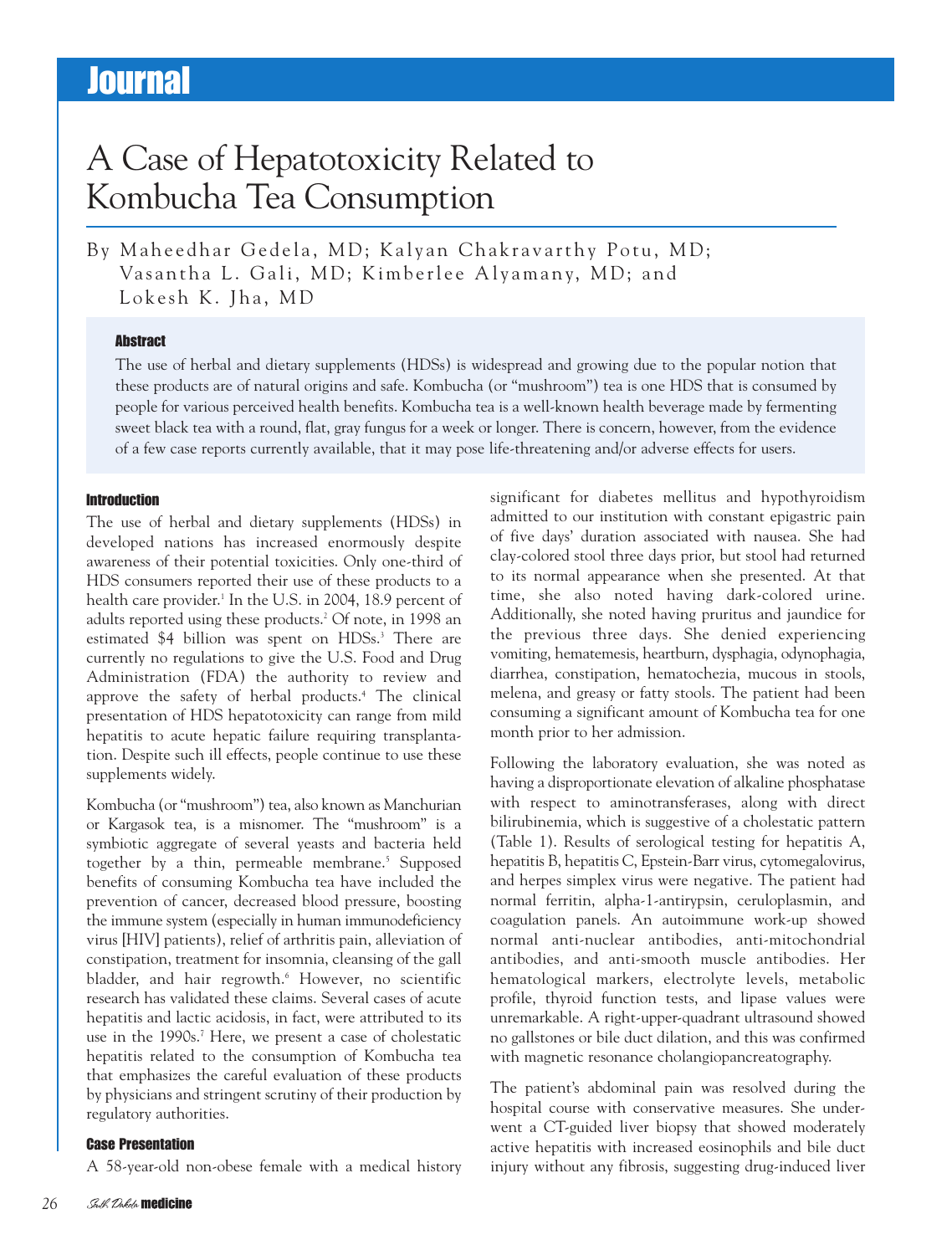### **Journal**

injury (Figure 1). She was discharged with ursodeoxycholic acid for the cholestatic pattern of liver injury and cholestyramine for itching. She was counseled not to take any herbal supplements and scheduled a follow-up clinic visit in two weeks with liver function tests (LFTs). Her liver biopsy slides were reviewed at the Mayo Clinic as well, and they concurred with the finding of acute drug-induced liver injury. At the patient's two-week clinic follow-up, LFTs were significantly improved (Table 1). Her liver enzymes had normalized by the one-month follow-up visit, so ursodeoxycholic acid was discontinued. Her liver enzymes remained normal one month after discontinuing ursodeoxycholic acid (Table 1).

#### **Discussion**

In our patient, the use of Kombucha tea prior to the onset

| Table 1.                                                        |                               |                                      |                                     |                                                                   |                                                                         |
|-----------------------------------------------------------------|-------------------------------|--------------------------------------|-------------------------------------|-------------------------------------------------------------------|-------------------------------------------------------------------------|
| <b>Liver Function Test</b><br>(normal ranges<br>in parentheses) | On the<br>Day of<br>Admission | On the<br>Day of<br><b>Discharge</b> | 2-Week<br>Follow-Up<br><b>Visit</b> | 1-Month<br>Follow-Up<br>Visit While on<br>Ursodeoxycholic<br>Acid | 2-Month<br>Follow-Up<br><b>Visit Without</b><br>Ursodeoxycholic<br>Acid |
| <b>Total Bilirubin</b><br>$(0.0 - 1.3$ mg/dL)                   | 4.1                           | 7.6                                  | 2.5                                 | 1.0                                                               | 0.6                                                                     |
| <b>Direct Bilirubin</b><br>$(0.0 - 0.3$ mg/dL)                  | 36                            | 6.5                                  |                                     |                                                                   |                                                                         |
| <b>ALT</b><br>$(11 - 66 \text{ U/L})$                           | 330                           | 314                                  | 146                                 | 38                                                                | 37                                                                      |
| <b>AST</b><br>$(14 - 59 \text{ U/L})$                           | 141                           | 203                                  | 61                                  | 25                                                                | 26                                                                      |
| <b>ALP</b><br>$(38 - 126$ U/L)                                  | 630                           | 908                                  | 411                                 | 99                                                                | 69                                                                      |

*ALT: Alanine aminotransferase AST: Aspartate aminotransferase ALP: Alkaline phosphatase*

**Figure 1. Needle biopsy of the liver: (A) a moderate amount of mixed-portal inflammation (hematoxylin and eosin stain, original magnification x 10) and (B) inflammatory cells demonstrate a significant increase in eosinophils with bile duct damage (indicated with an arrow) (hematoxylin and eosin stain, original magnification x 40).**



of symptoms and symptom resolution upon stopping tea consumption suggests a probable causal association with hepatotoxicity. The FDA has not found any pathogenic organisms or hygienic violations in the practices of the commercial manufacturers of this product. <sup>8</sup> However, there is a clear possibility of contamination with spores from more pathogenic yeast or bacteria, because ingredients used for preparing Kombucha are passed from one user to another. <sup>7</sup> The PH of tea becomes 1.8 in 24 hours in the brewing phase. For this reason, it should not be prepared or stored in ceramic or lead containers, as toxic constituents can permeate into the tea due to the acidity.

The mechanism underlying the potential toxicity and side effects of Kombucha tea consumption is not clear. More recently, hyperthermia, lactic acidosis, and acute renal

> failure were reported within 15 hours of Kombucha tea ingestion in a newly diagnosed, young HIV patient. <sup>9</sup> In 2004, a case of anti-Jo1 antibody-positive myositis was noted as a consequence of Kombucha tea use. <sup>10</sup> Elevated liver enzymes and the sub-acute onset of an erythematous papular rash were noted in a 53-year-old college professor after drinking a half-cup of Kombucha tea for two weeks. He was followed on an ambulatory basis. His symptoms and lab values were resolved over the next month. <sup>5</sup> Two middle-aged women from Iowa presented with severe lactic acidosis and respiratory failure after consuming four ounces of home-fermented Kombucha tea for two months in 1995, and one of them died. <sup>7</sup> However, at least 115 additional individuals in the town had brewed the tea from the same source as those two affected women and tolerated it well, without any ill effects. Also, a 55-year-old alcoholic female presented with jaundice and elevated hepatic enzymes and bilirubin after consuming two glasses of Kombucha tea for two months. After the cessation of tea consumption for the following seven weeks, her laboratory values were normalized. 11

This case serves to remind health